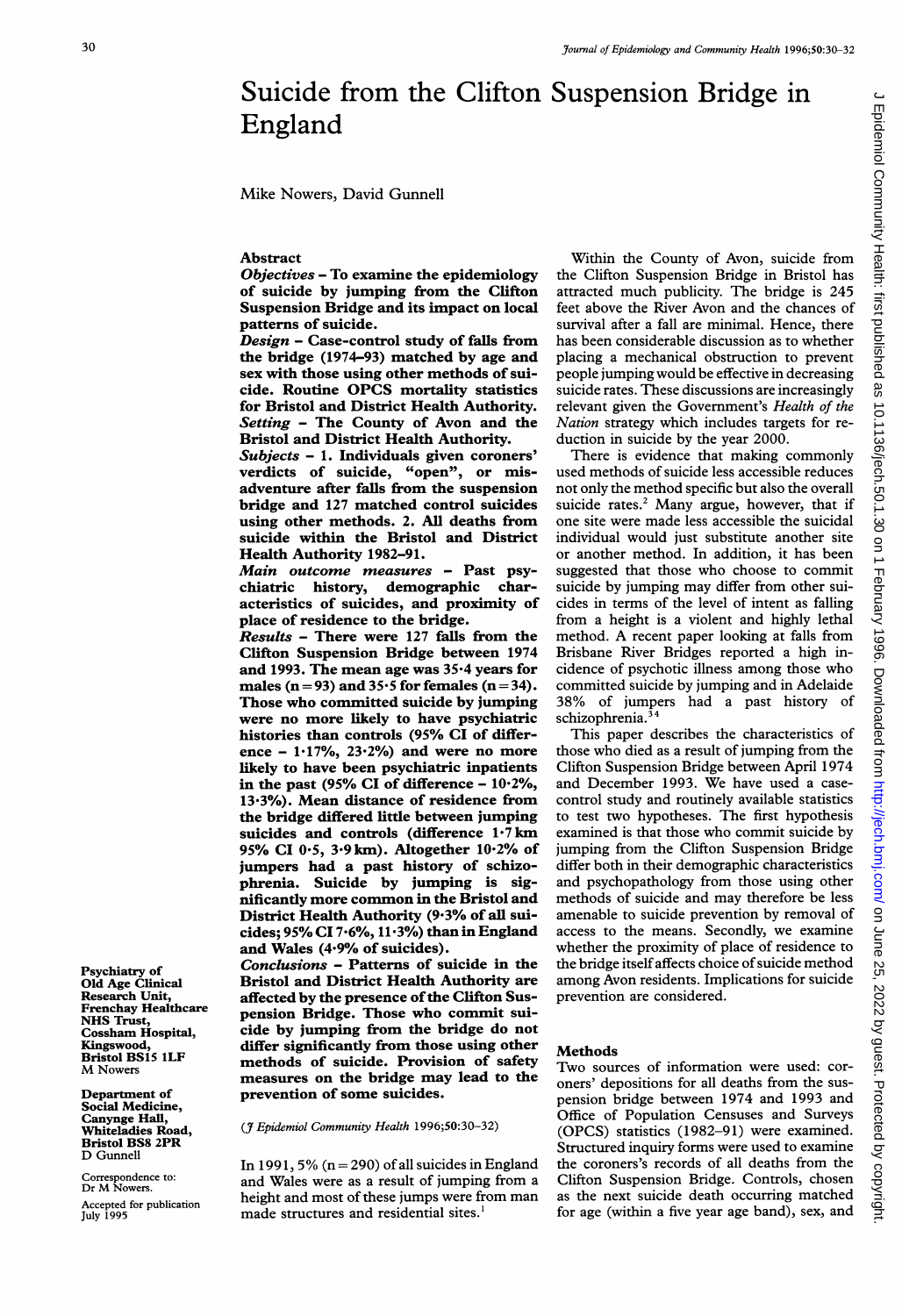coroner's verdict (suicide, "open", or misadventure) were found from the coroners' register and these were examined in an identical way. Information was sought on the psychiatric histories of those who jumped from the bridge and their distance of residence from the bridge. Data for all deaths from the bridge were aggregated in the analysis, whatever the coroner's verdict. Accidental falls from the bridge are unlikely as the pedestrian walkway over the bridge is protected by a waist high railing. Rates of suicide clearly vary with age and sex. Matching for age and sex was undertaken because relationships between jumping from the



Figure <sup>I</sup> Clifton Suspension Bridge suicide 1974-93: month of suicide.



Figure 2 Clifton Suspension Bridge suicides 1974-93: time of suicide.

## bridge and both the factors we were interested in examining in the case-control study (past psychiatric history and proximity of residence to the bridge) may be confounded by age and sex. The potential strength of these relationships meant that we preferred to control for age and sex in the design rather than in the analysis. Although matching meant we could not examine the effects of age and sex per se in the case-control study, we were able to examine the effects of these 'variables using routinely available OPCS mortality data.

Data from OPCS mortality files for Bristol<br>Id District Health Authority (BDHA) and District Health Authority 1982-91 were examined for suicide and undetermined deaths. The International Classification of Disease (ICD 9) lists suicide by jumping separately, depending on the site from which the jump occurred (residential site:<br>E957.0/E.987.0; man made structures: E957.0/E.987.0; E957.1/E987.1; natural sites: E957.2/E982.2; and unknown E957.9/E987.9). The geographical areas covered by the BDHA and the Avon coroner are not coterminous and therefore direct comparison of their statistics was not possible. The age and sex structure of the population of the BDHA does not differ from that of England and Wales.

McNemar's test for paired proportions; Paired, 2 sample and 1 sample  $t$  tests were used for the statistical analysis.

### **Results**

Between 1974-93 there were 127 deaths from falls from the Clifton Suspension Bridge. Coroner's verdicts of suicide  $(n=96)$ , "open" (n = 29), or misadventure  $(n=2)$  were returned on each of these deaths. There were no accidental deaths recorded in the period studied. There were no significant seasonal variations in suicides from the bridge nor any evidence of clustering. Most deaths (18) occurred in August (fig 1). Most jumps  $(81 (63.8\%))$  occurred in the eight hours between <sup>10</sup> am and <sup>6</sup> pm (fig 2). There were 93 males (mean age 35-4 years) and 34 females (mean age 35-5 years).  $\frac{3}{2}$   $\frac{8}{9}$  years) and 34 females (mean age 35.5 years).<br>Thirty six of the people who died (28.3%) lived outside Avon - some as far away as Oxford, Shrewsbury and London.

# CASE-CONTROL STUDY

Information on the distance of residence from the bridge and past psychiatric history was sought from the coroner's depositions for the 127 falls from the bridge and the 127 matched control deaths. For the Avon residents there was no significant difference in terms of distance to the bridge from their home address between those who used the bridge  $(7.3 \text{ km})$  or their matched controls who used other methods (9-0 km) (95% confidence interval (CI) for difference  $-0.5$ ,  $3.9$  km).

The psychiatric histories of all jumpers were compared with the control population (table). Although a greater proportion of jumpers (55 1%) had a past psychiatric history compared with the matched controls (44-1%), the difference did not reach conventional levels of

31